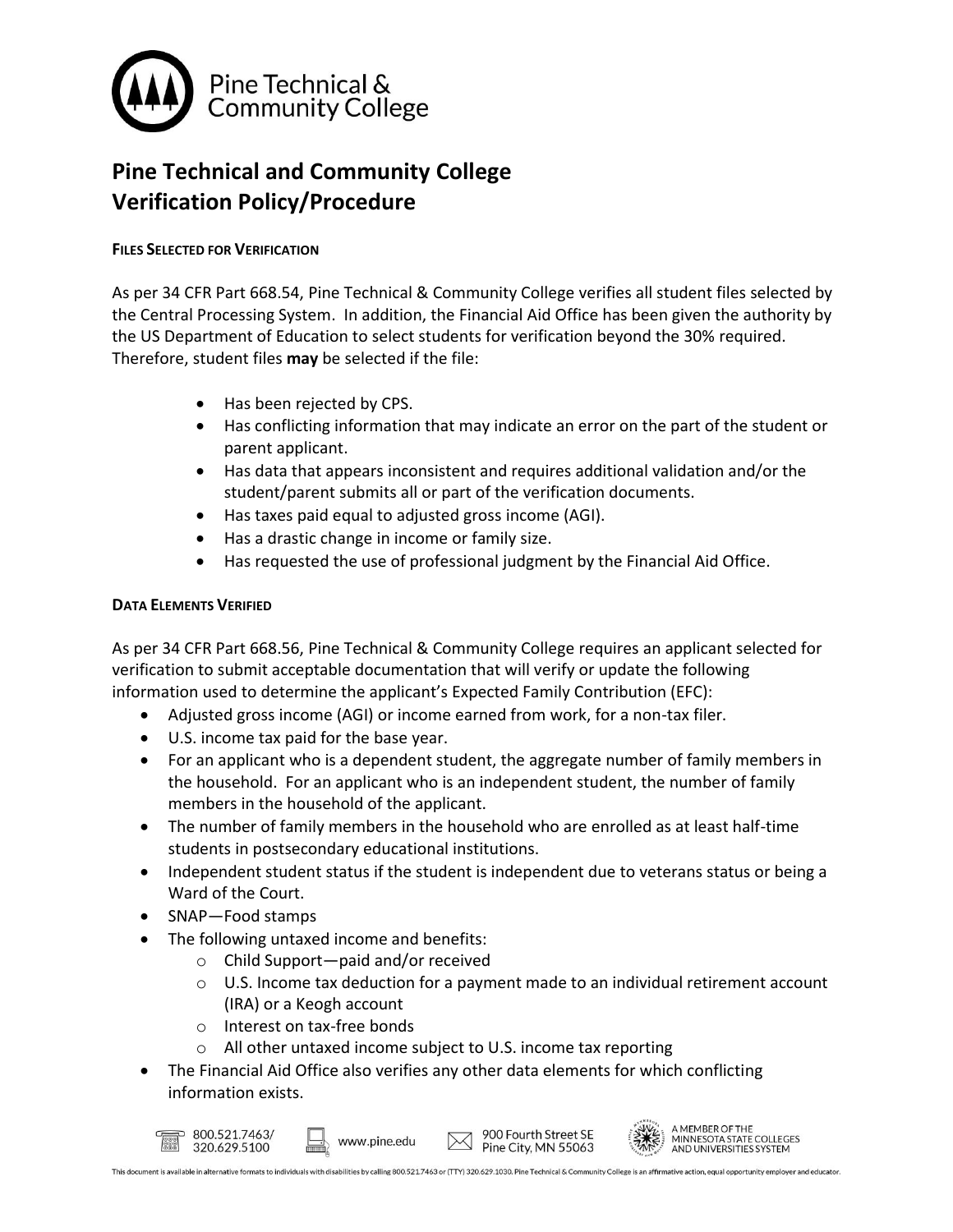#### **REQUEST FOR DOCUMENTATION**

Pine Technical & Community College sends letters to students requesting specific information and documentation needed to satisfy the verification requirements. These letters are mailed via US Mail and are also available through the student's online eServices account.

The Financial Aid Office requests that students submit verification documents to the Financial Aid Office within 20 days of the date of the request. If the student does not return the requested documentation within the previously mentioned deadline, the Financial Aid Office sends up to two additional requests. If the student does not respond after three written notices, the Financial Aid Office inactivates the student's file. No additional requests are generated by the Financial Aid Office. Student must submit all required documentation prior to the deadline date. The deadline date for completing the verification process is no later than 120 days after the students last day of enrollment for the award year or August  $31^{st}$  (at the end of the award year), whichever is the earlier date.

If the student submits the requested documentation within the award year, the Financial Aid Office will reactivate the student's file and continue processing the application and will be reviewed for all types of aid. Students completing verification after ceasing enrollment can generally only be considered for any Pell grant funds they may be eligible for. **Any applicant who does not complete the verification process by the deadline date will forfeit all right to payment.**

#### **REQUIRED DOCUMENTATION**

If selected for verification, an independent student is required to submit a signed copy of his/her federal tax return for the previous calendar year (and spouse's if applicable and filing separately) along with a completed independent verification worksheet

If selected for verification, a dependent student is required to submit a signed copy of his/her federal tax return for the previous calendar year, a signed copy of the parents' federal tax return for the previous calendar year, and a completed dependent verification worksheet.

Federal regulations require the College to obtain W-2s as well as a statement of non-filing for students in certain instances.

The College may also require the following documentation for verification purposes:

- o DD214 to verify veteran status
- o Verification of veterans benefits
- o Court documents to verify Ward of the Court Status
- o Social Security card
- o Name change documents, such as birth certificate, marriage certificate, divorce decree, etc.
- o Citizenship or naturalization documentation
- o Other documentation required to resolve conflicting information.